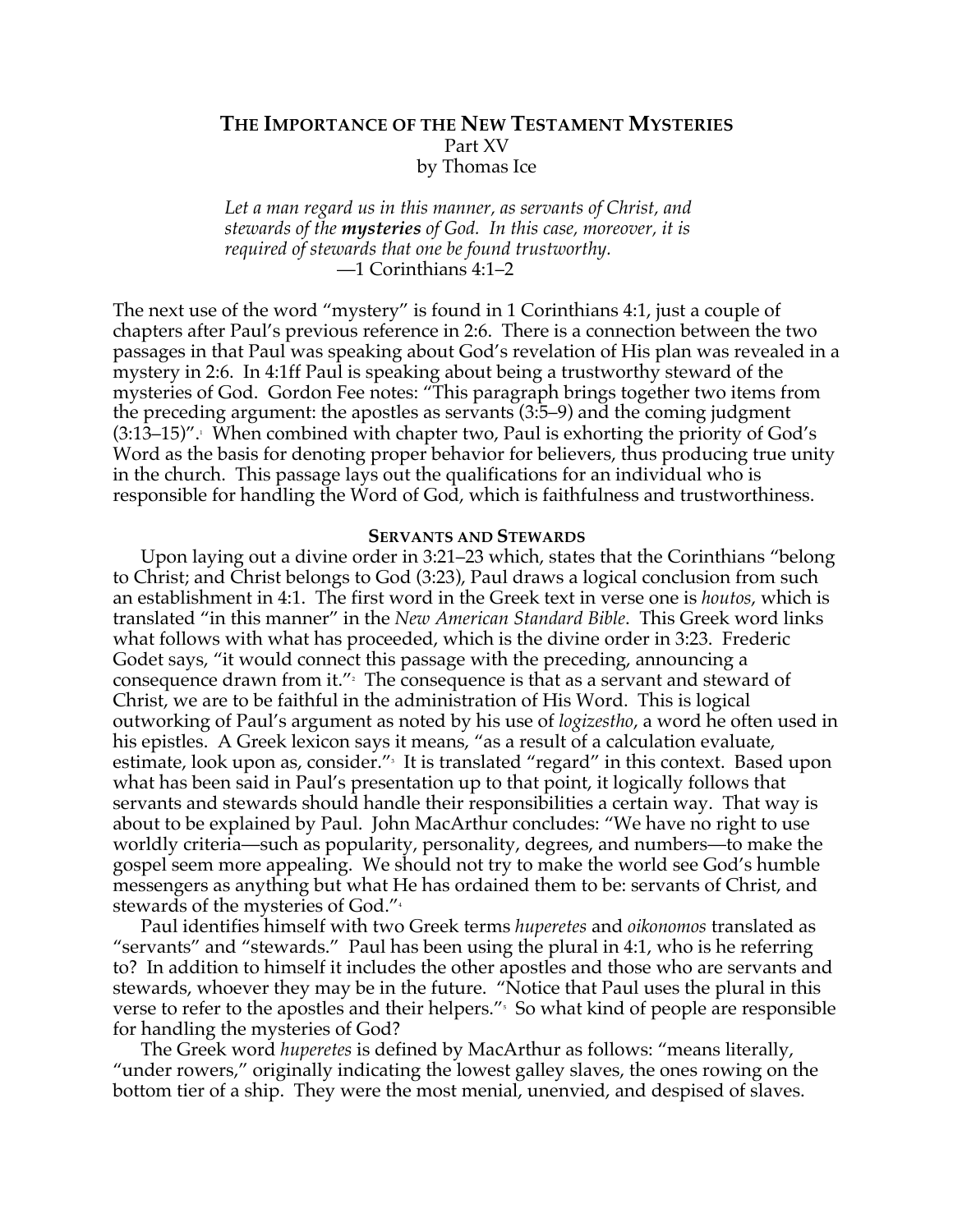From that meaning the term came to refer to subordinates of any sort, to those under the authority of another." $^{\circ}$  David Garland expands on the use of this word:

Although the original meaning of (*hypēretēs*) might have referred to an "under-rower" in a war-galley, it came to mean an assistant, one who receives orders or directions claims, "The *hypēretēs* is distinguished from the *doulos*, always used for slave, by the fact that he is free and can in some cases claim a due reward for his services," . . . He is a subordinate, bound to obey, but he labors as a free person, not as a slave. John (Mark), for example, is identified as the "assistant" of Paul and Barnabas in Acts 13:5. The terminology underlines the fact that ministers work under the orders of their master and have no significance except in relation to their master.<sup>7</sup>

The other Greek word *oikonomos* is a compound of two words: *oikos* meaning "house" and *nomos* meaning "law." Thus, house law. Most English translations today usually translate it "steward." However, it has been noted "today *steward* is too often associated with waiters on board ships, and translates *those entrusted with (secret things)*. The nearest equivalent today is *household manager, housekeeper*, or most broadly, especially in contemporary papyri, *estate manager*. This office normally included *responsibility for overseeing* a household budget, purchasing, accounts, resource allocation, collection of debts, and general running of the establishment, *but only as instructed* within guidelines agreed by the employer or the head of the house.<sup>8</sup>

Paul is stressing in this context of 1 Corinthians that he has no choice as an individual who is under Christ's authority to represent Him in a manner consistent which His word to him. Paul has not other choice but to provide for them the unvarnished Word of God and apply it to their situation since he is under Christ's authority and will one day be called on to give an account for such a responsibility. This is why he judges nothing before that day, as he says later in verses 3 and 4. His opinion does not count since he is a under Christ's authority and under an obligation to represent Christ.

#### **THE MYSTERIES OF GOD**

Paul and those helping him are commissioned to properly handle "the mysteries of God." Here Paul uses the plural for mystery. When I realize Paul uses this word "mystery" nineteen times in his epistles, which is a considerable number that he distributes through six of his thirteen letters. Mystery is a prevalent term employed by Paul when he is explaining God's plan and purpose for the church. "Here he speaks of *mysteries in the plural*," observes Ernest Campbell, "i.e., of the *many facets of the Mystery*. The Mystery is one great revealed secret of Truth for the Church which has many subtruths, and it is to these that Paul is referring in this verse (Eph. 3:10)." $^{\circ}$  "The plural noun probably points in a similar direction to the reference to the (similarly plural) "deep things of God" in 2:10. The context (vv. 2–5) suggests that the "mysteries" have to do with the message Paul has shared with the Corinthians, certain points of which had resulted in his being judged by some of them." $\frac{1}{10}$ 

The mysteries of God in this context appear to be a reference to the revelation of God's plan for the church age. This is apparently clear in light of the preceding context where Paul speaks of the process of revelation from God to man (2:6–16). As I have noted previously in this series, the church age and the character of the church age, along with important aspects of the gospel itself are said to have always been part of God's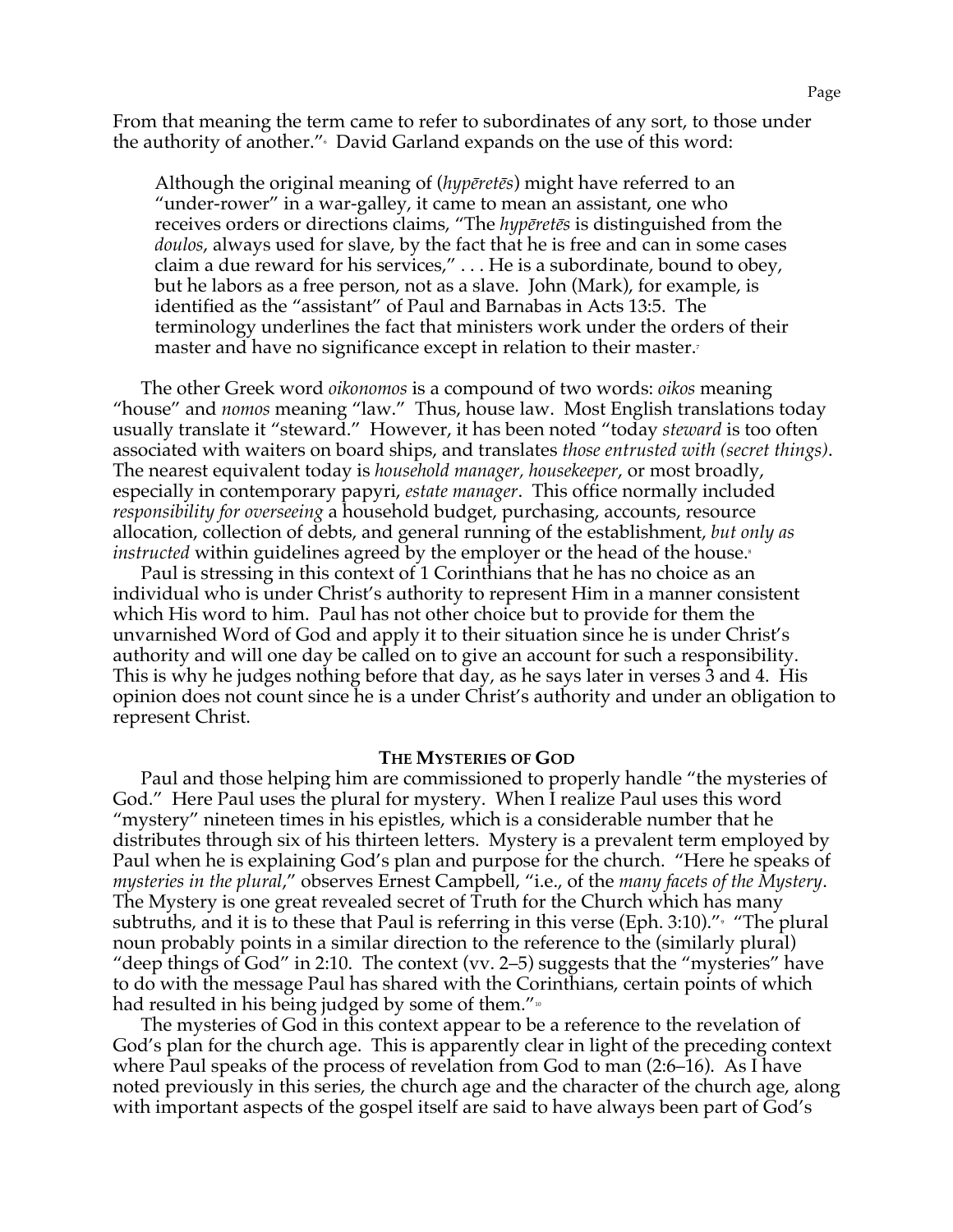plan or decree, however, the church age is also said to have been hidden from past ages and not revealed until it was primarily unveiled through the Apostle Paul (Rom. 16:25; Eph. 3:5; Col. 1:26).

## **FAITHFUL AND TRUSTWORTHY**

Verse 2 proclaims the basis upon which a steward will one day be judged by Christ Himself, and that standard will be whether or not he is "trustworthy." This verse transitions into Paul's point about stewards with the phrase "in this case, moreover." Heinrich Meyer translates it as follows: "*Such being the nature of our position as servants, the demand to be made upon the stewards of households of course takes effect."* Gordon Fee notes: "What is sought in 'stewards' is faithfulness, namely that they be trustworthy (in the primary sense of that word: 'worthy of the trust that has been placed in their care'). Not eloquence, nor wisdom (nor 'initiative,' nor 'success'—the more standard contemporary requirements), but faithfulness to the trust, is what God requires of his servants. For Paul this means absolute fidelity to the gospel as he received it and preached it (cf. 15:1–11). $v_{12}$ 

Although this passage is focused upon Paul and his associates, because of the context that follows where Paul speaks of his appearance before the bema or the judgment seat of Christ. There is no doubt, however, that the same standard of faithfulness will be the basis by which all believers will be evaluated at the bema. Only God is able to evaluate the heart of an individual, as Paul notes in verse 3, "I do not even examine myself." MacArthur applies the passage as follows: "A minister who does not study the Word cannot properly teach the Word. He cannot handle accurately that which he does not know. Under his care, as Milton observed, 'The hungry sheep look up, and are not fed."<sup>13</sup> Maranatha!

## **(To Be Continued . . .)**

 $\overline{a}$ 

 <sup>1</sup> Gordon D. Fee, *The First Epistle to the Corinthians*, revised edition (Grand Rapids, MI: William B. Eerdmans Publishing Company, 2014), p. 171.

<sup>2</sup> Frederic L. Godet, *Commentary on the First Epistle of St. Paul to the Corinthians*, (Grand Rapids: Kregel Publications, [1889] 1977), p. 204.

<sup>3</sup> Frederick W. Danker, *A Greek-English lexicon of the New Testament and other early Christian Literature*, 3rd. ed. (Chicago: The University of Chicago Press, 2000), p. 597.

<sup>4</sup> John F. MacArthur, Jr., *The MacArthur New Testament Commentary: 1 Corinthians* (Chicago: Moody Press, 1984). p. 96.

<sup>5</sup> Simon J. Kistemaker, *Exposition of the First Epistle to the Corinthians* (Grand Rapids: Baker Book House, 1993), p. 128.

<sup>6</sup> MacArthur, *1 Corinthians*, p. 96.

<sup>7</sup> David E. Garland, *Baker Exegetical Commentary on the New Testament: 1 Corinthians* (Grand Rapids: Baker Academic, 2003). p. 125.

<sup>8</sup> Anthony C. Thiselton, *The First Epistle to the Corinthians: A Commentary on the Greek Text* (Grand Rapids: William B. Eerdmans, 2000), p. 336. (Italics original.)

<sup>9</sup> Ernest R. Campbell, *A Commentary Of First Corinthians: Based On The Greek New Testament* (Silverton, OR: Canyonview Press, 1989), p. 67. (Italics original.)

<sup>10</sup> Roy E. Ciampa and Brian S. Rosner, *The First Letter to the Corinthians* (Grand Rapids: William B. Eerdmans Publishing, 2010), p. 170.

<sup>11</sup> Heinrich August Wilhelm Meyer, *Critical and Exegetical Commentary on the New Testament, The Epistles to the Corinthians*, 2 vols. (Edinburgh: T & T Clark, 1879), Vol. I, p. 111.